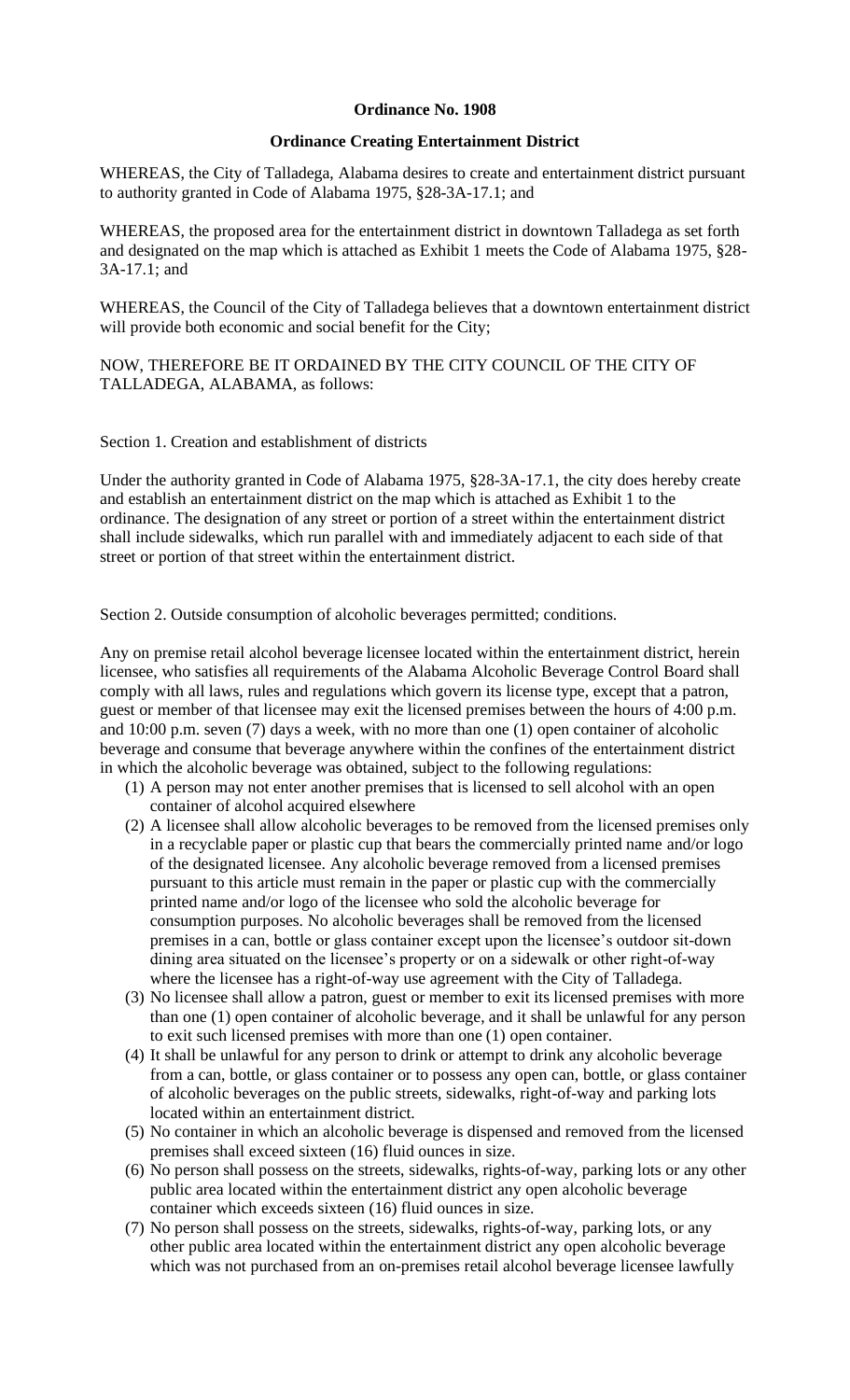doing business within the entertainment district who has met all the requirements of the Alabama Alcoholic Beverage Control Board and the City of Talladega

(8) The city shall have the right to extend or reduce the days and the hours during which a patron, guest or member of a licensee may exit the licensed premises, which extension or reduction shall be determined by resolution for a specific event or date.

Section 3. Consumption of alcoholic beverages in a motor vehicle prohibited

It shall be unlawful for any person to consume any alcoholic beverage while in the confines of a motor vehicle while the motor vehicle is located upon a public street, parking lot or other place to which the public has or is permitted to have access within an entertainment district. (1) Exceptions.

- a. A passenger in a motor vehicle in which the driver is operating the vehicle pursuant to a contract to provide transportation for passengers and such driver holds a valid license for the operation of a vehicle for hire;
- b. A passenger of a bus in which the driver holds a valid operator's license.

Section 4. Alcoholic beverages purchased outside the entertainment district are not allowed in open containers in district.

No alcoholic beverages purchased at any location other than a licensee in the entertainment district who has met the requirements of the Alabama Alcoholic Beverage Control Board and city, which allows a person to exit the licensed premises with an open container of alcoholic beverage, shall be allowed in open containers in the entertainment district.

Section 5. Drinking in public places

To the extent this article conflicts with prior ordinances of the City of Talladega prohibiting drinking in public places, the authority allowing conduct as prescribed by this article shall supersede any prior city ordinances.

Section 6. Modification and elimination of article.

Notwithstanding anything in this article to the contrary, at any time and from time to time, any entertainment district established by this article may be enlarged, reduced, modified or eliminated, in whole or part, and the regulations set forth in this article are subject to amendment or elimination at any time and from time to time. No vested rights shall be acquired by or be conferred upon any person or business or entity as a result of the establishment of an entertainment district or permitting under this section or by the State of Alabama

Section 7. Possession and consumption of alcohol in excluded places

The consumption and possession of open containers of alcoholic beverages shall not be allowed in any public building, facility, garage or parking lot within an entertainment district that is posted with conspicuous signage at each entrance or in conspicuous places that no alcoholic beverages are allowed on the premises.

Section 8. The provisions of this ordinance are severable. If any section, subsection or provision shall be declared to be invalid or unconstitutional by judgement or decree of a court of competent jurisdiction, such judgement or decree shall not affect any other section, subsection or provision of this Ordinance.

Section 9. This ordinance shall take effect upon its approval by the City Council, or upon it otherwise becoming law, but shall nevertheless be published as required by law.